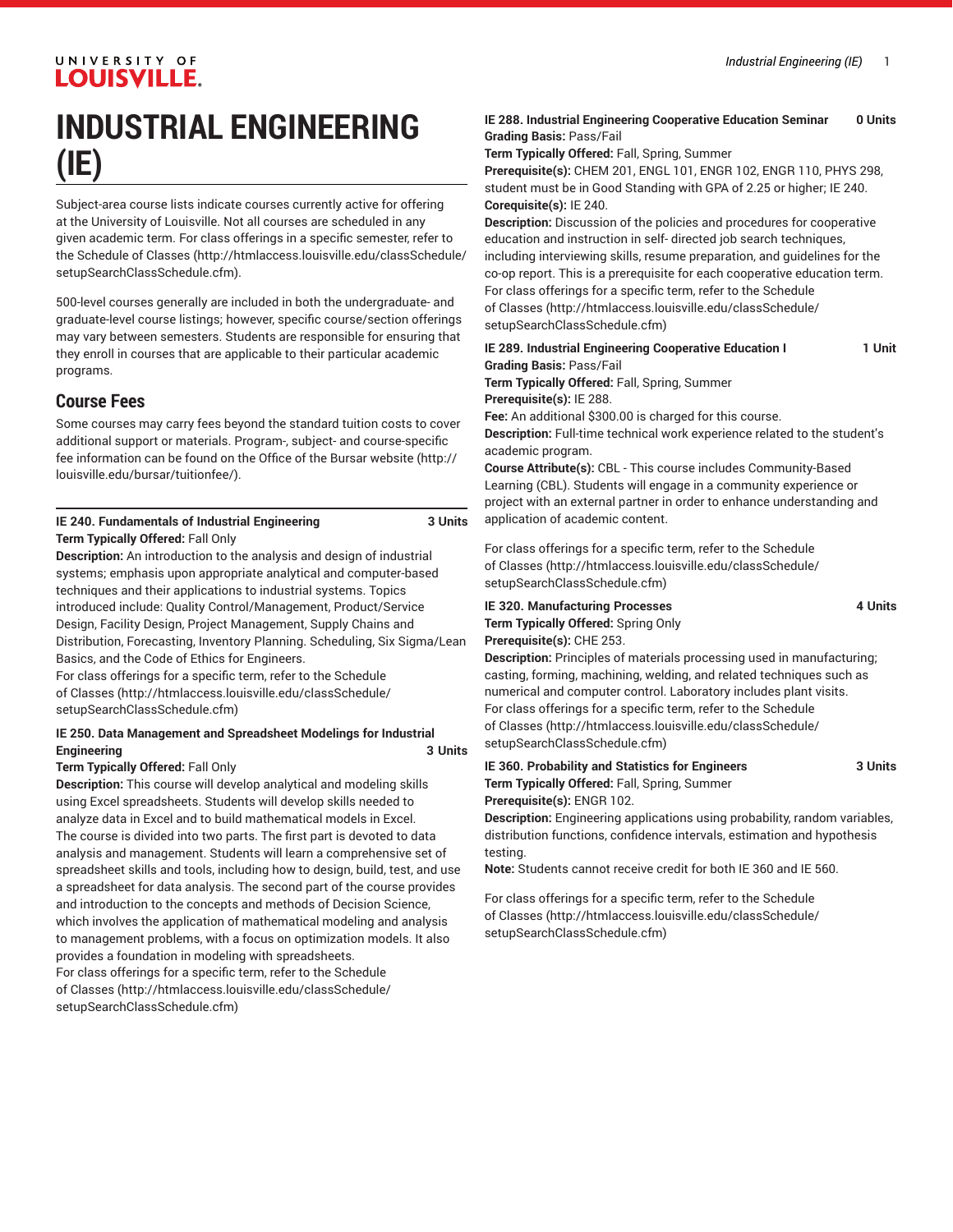*Industrial Engineering (IE)* 2

# UNIVERSITY OF **LOUISVILLE.**

#### **IE 361. Developing Decision Support Systems with Excel 3 Units Term Typically Offered:** Spring Only

**Prerequisite(s):** IE 250.

**Description:** This course teaches the fundamentals of computer programming using Excel's macro language, Visual Basic for Applications (VBA), as the language of instruction. The course starts by teaching students to simplify and extend code generated by Excels macro recorder and then builds on that base toward developing applications that analyze information and enhance decision making. This course also provides an introduction to the concepts and methods of Decision Science, which involves the application of mathematical modeling and analysis to management problems. It also provides a foundation for modeling with VBA in Excel.

**Note:** Students may NOT receive credit for both IE 361 and IE 561.

For class offerings for a specific term, refer to the [Schedule](http://htmlaccess.louisville.edu/classSchedule/setupSearchClassSchedule.cfm) [of Classes \(http://htmlaccess.louisville.edu/classSchedule/](http://htmlaccess.louisville.edu/classSchedule/setupSearchClassSchedule.cfm) [setupSearchClassSchedule.cfm\)](http://htmlaccess.louisville.edu/classSchedule/setupSearchClassSchedule.cfm)

#### **IE 370. Engineering Economic Analysis 3 Units Term Typically Offered:** Fall, Spring, Summer

**Prerequisite(s):** ENGR 101.

**Description:** Methods for economic evaluation of engineering projects including, time value of money, equivalence, cost estimation, selection of alternatives, effects of depreciation, taxes and inflation, replacement analysis, sensitivity analysis, capital budgeting.

For class offerings for a specific term, refer to the [Schedule](http://htmlaccess.louisville.edu/classSchedule/setupSearchClassSchedule.cfm) [of Classes \(http://htmlaccess.louisville.edu/classSchedule/](http://htmlaccess.louisville.edu/classSchedule/setupSearchClassSchedule.cfm) [setupSearchClassSchedule.cfm\)](http://htmlaccess.louisville.edu/classSchedule/setupSearchClassSchedule.cfm)

#### **IE 380. Work Design 3 Units**

**Term Typically Offered:** Fall Only

**Description:** Work measurement as a basis for the industrial engineering profession. Engineering principles of work measurement, analysis and design. Methods engineering and time study. Predetermined motion time systems. Work sampling and standards. Computerized work measurement systems: ADAM and MOST. Job design and standardization of production.

For class offerings for a specific term, refer to the [Schedule](http://htmlaccess.louisville.edu/classSchedule/setupSearchClassSchedule.cfm) [of Classes \(http://htmlaccess.louisville.edu/classSchedule/](http://htmlaccess.louisville.edu/classSchedule/setupSearchClassSchedule.cfm) [setupSearchClassSchedule.cfm\)](http://htmlaccess.louisville.edu/classSchedule/setupSearchClassSchedule.cfm)

### **IE 389. Industrial Engineering Cooperative Education II 1 Unit Grading Basis:** Pass/Fail

**Term Typically Offered:** Fall, Spring, Summer **Prerequisite(s):** IE 289.

**Fee:** An additional \$300.00 is charged for this course.

**Description:** Full-time work experience related to the student's academic program.

**Course Attribute(s):** CBL - This course includes Community-Based Learning (CBL). Students will engage in a community experience or project with an external partner in order to enhance understanding and application of academic content.

For class offerings for a specific term, refer to the [Schedule](http://htmlaccess.louisville.edu/classSchedule/setupSearchClassSchedule.cfm) [of Classes \(http://htmlaccess.louisville.edu/classSchedule/](http://htmlaccess.louisville.edu/classSchedule/setupSearchClassSchedule.cfm) [setupSearchClassSchedule.cfm\)](http://htmlaccess.louisville.edu/classSchedule/setupSearchClassSchedule.cfm)

### **IE 393. Independent Study in Industrial Engineering 1-6 Units Term Typically Offered:** Fall, Spring, Summer

For class offerings for a specific term, refer to the [Schedule](http://htmlaccess.louisville.edu/classSchedule/setupSearchClassSchedule.cfm) [of Classes \(http://htmlaccess.louisville.edu/classSchedule/](http://htmlaccess.louisville.edu/classSchedule/setupSearchClassSchedule.cfm) [setupSearchClassSchedule.cfm\)](http://htmlaccess.louisville.edu/classSchedule/setupSearchClassSchedule.cfm)

#### **IE 400. Introduction to Additive Manufacturing 3 Units Prerequisite(s):** IE 320 or equivalent course in general introduction to

manufacturing processes.

**Description:** This course is designed to provide an overview to additive manufacturing processes (a.k.a. 3D printing) to upper-level undergraduate students and graduate students, with a specific focus on the manufacturing aspects (e.g. process fundamentals, typical applications, general characteristics). An overview of the processes will be taught using lectures. Virtual tours, assignments and literature reviewbased learning will be used to develop in-depth knowledge in various specific characteristics and applications of additive manufacturing. For class offerings for a specific term, refer to the [Schedule](http://htmlaccess.louisville.edu/classSchedule/setupSearchClassSchedule.cfm) [of Classes](http://htmlaccess.louisville.edu/classSchedule/setupSearchClassSchedule.cfm) ([http://htmlaccess.louisville.edu/classSchedule/](http://htmlaccess.louisville.edu/classSchedule/setupSearchClassSchedule.cfm) [setupSearchClassSchedule.cfm\)](http://htmlaccess.louisville.edu/classSchedule/setupSearchClassSchedule.cfm)

#### **IE 421. Facility Location and Layout 3 Units Term Typically Offered:** Fall Only **Prerequisite(s):** IE 240.

**Description:** Design and layout of industrial facilities, facility location, space requirements, flow charts, relationship diagrams, material handling, quantitative layout techniques, production line balancing, and computer programs for layout planning. Students cannot receive credit for both IE 421 and IE 621.

For class offerings for a specific term, refer to the [Schedule](http://htmlaccess.louisville.edu/classSchedule/setupSearchClassSchedule.cfm) [of Classes](http://htmlaccess.louisville.edu/classSchedule/setupSearchClassSchedule.cfm) ([http://htmlaccess.louisville.edu/classSchedule/](http://htmlaccess.louisville.edu/classSchedule/setupSearchClassSchedule.cfm) [setupSearchClassSchedule.cfm\)](http://htmlaccess.louisville.edu/classSchedule/setupSearchClassSchedule.cfm)

#### **IE 425. Production and Inventory Control 3 Units Term Typically Offered:** Spring Only **Prerequisite(s):** IE 240 and IE 360.

**Description:** Topics include the context of inventory management and production planning decisions, economic order quantities, heuristics and models for probabilistic and time-varying demand patterns, coordinated replenishment systems, and aggregate planning. **Note:** Students cannot receive credit for both IE 425 and IE 625. **Note:** Cross-listed with IE 625.

For class offerings for a specific term, refer to the [Schedule](http://htmlaccess.louisville.edu/classSchedule/setupSearchClassSchedule.cfm) [of Classes](http://htmlaccess.louisville.edu/classSchedule/setupSearchClassSchedule.cfm) ([http://htmlaccess.louisville.edu/classSchedule/](http://htmlaccess.louisville.edu/classSchedule/setupSearchClassSchedule.cfm) [setupSearchClassSchedule.cfm\)](http://htmlaccess.louisville.edu/classSchedule/setupSearchClassSchedule.cfm)

**IE 430. Quality Control 3 Units**

**Term Typically Offered:** Spring Only

**Prerequisite(s):** IE 360 and major in the IE department OR instructor permission.

**Description:** Developing an effective total quality control (TQC) system: integrating the quality development, maintenance, and improvement efforts of an organization; control charts, process capability, value engineering, product liability prevention, and computer control. For class offerings for a specific term, refer to the [Schedule](http://htmlaccess.louisville.edu/classSchedule/setupSearchClassSchedule.cfm) [of Classes](http://htmlaccess.louisville.edu/classSchedule/setupSearchClassSchedule.cfm) ([http://htmlaccess.louisville.edu/classSchedule/](http://htmlaccess.louisville.edu/classSchedule/setupSearchClassSchedule.cfm) [setupSearchClassSchedule.cfm\)](http://htmlaccess.louisville.edu/classSchedule/setupSearchClassSchedule.cfm)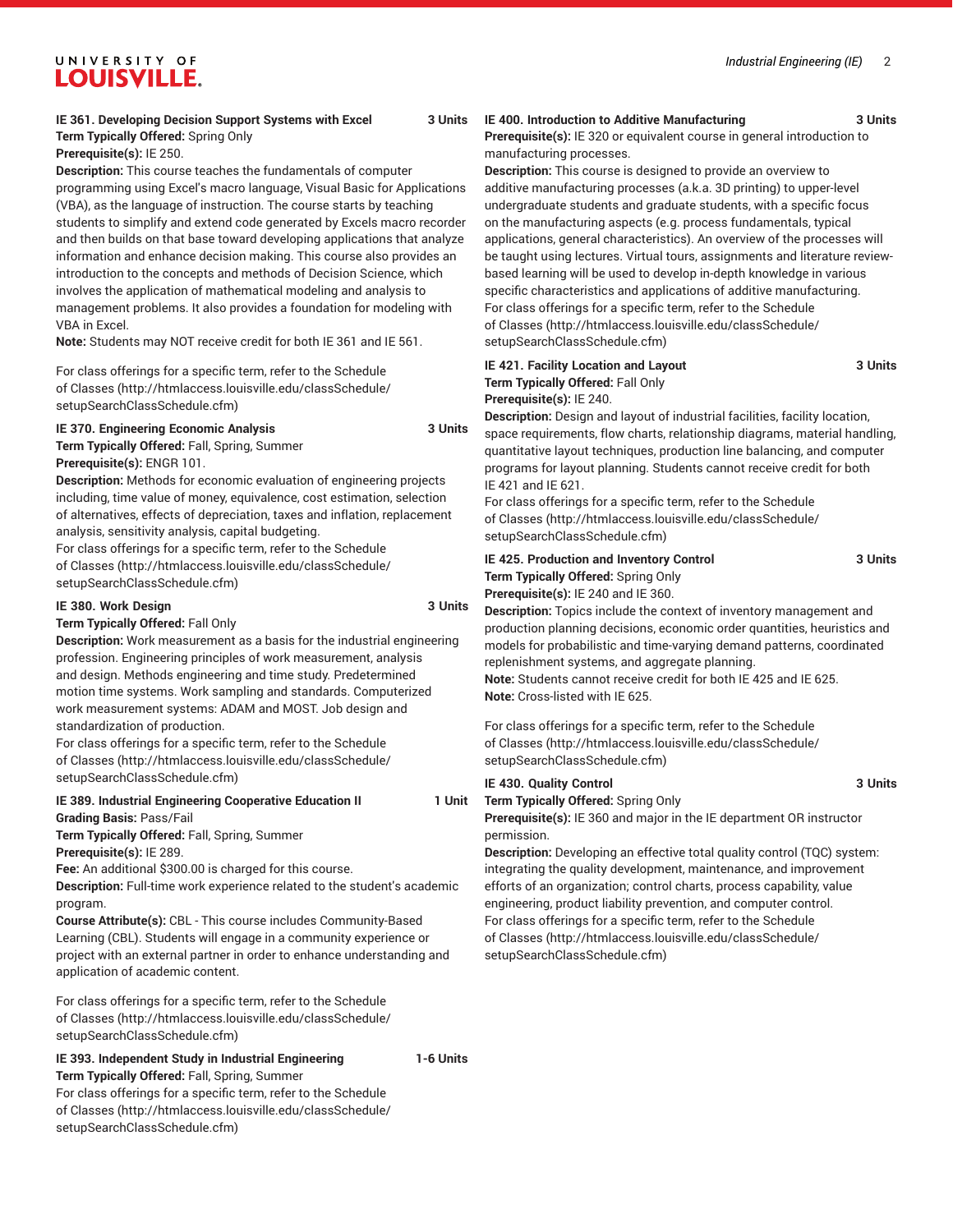#### **IE 455. Supply Chain Engineering 3 Units Prerequisite(s):** IE425.

**Description:** This course is designed to offer a balanced coverage on concept survey, analytics and modeling for operations and engineering in supply chain and logistics systems. Emphasis will be on analysis of strategic, tactical and operational supply chain problems including inventory decisions, revenue operations & modeling, distribution & network design, supply contracts and coordination among supply chain partners. Other related topics to be covered include various critical concepts and strategies such as risk pooling, information sharing, and the role of information systems in supply chain engineering. **Note:** Students may not receive credit for both IE 455 and IE 655.

For class offerings for a specific term, refer to the [Schedule](http://htmlaccess.louisville.edu/classSchedule/setupSearchClassSchedule.cfm) [of Classes \(http://htmlaccess.louisville.edu/classSchedule/](http://htmlaccess.louisville.edu/classSchedule/setupSearchClassSchedule.cfm) [setupSearchClassSchedule.cfm\)](http://htmlaccess.louisville.edu/classSchedule/setupSearchClassSchedule.cfm)

#### **IE 462. Predictive Analytics for Decision Making I 3 Units**

**Prerequisite(s):** IE 360 (Probability and Statistics) or similar course. **Description:** This course will prepare students with various predictive analytics methods for manufacturing, healthcare, etc., which will be illustrated in examples. Different data types from real-world examples will be shown. Subsequently, it will be demonstrated how the predictive analytics methods can be used for better decision making. The methods will be implemented in non-programming based ? standard software such as Matlab, Excel, and Minitab.

**Note:** Students may not receive credit for both IE 462 and IE 662.

For class offerings for a specific term, refer to the [Schedule](http://htmlaccess.louisville.edu/classSchedule/setupSearchClassSchedule.cfm) [of Classes \(http://htmlaccess.louisville.edu/classSchedule/](http://htmlaccess.louisville.edu/classSchedule/setupSearchClassSchedule.cfm) [setupSearchClassSchedule.cfm\)](http://htmlaccess.louisville.edu/classSchedule/setupSearchClassSchedule.cfm)

**IE 463. Predictive Analytics for Decision Making II 3 Units Prerequisite(s):** IE 462 or IE 662 or similar; Experience with Python; IE 560 (Prob&Stats) or similar course.

**Description:** This course provides an introduction to several classical and state-of-the-art machine learning methods and their applications for engineers. Fundamentals of linear model and shallow neural networks, multilayer perceptrons, and deep neural networks will be covered. Modern convolutional neural networks (CNN, including AlexNet, NiN, GoogleNet, ResNet, DenseNet), recurrent neural networks (RNN, including GRU, LSTM, Bi-LSTM, Transformer), and optimization techniques will be discussed with engineering examples implemented in Python. **Note:** Students cannot receive credit for both IE 463 and IE 663.

For class offerings for a specific term, refer to the [Schedule](http://htmlaccess.louisville.edu/classSchedule/setupSearchClassSchedule.cfm) [of Classes \(http://htmlaccess.louisville.edu/classSchedule/](http://htmlaccess.louisville.edu/classSchedule/setupSearchClassSchedule.cfm) [setupSearchClassSchedule.cfm\)](http://htmlaccess.louisville.edu/classSchedule/setupSearchClassSchedule.cfm)

#### **IE 482. Quality of Care and Patient Safety 3 Units**

**Description:** This course provides students an overview of the healthcare system and the different types of healthcare delivery, as well as factors that determine quality of care. This course also exposes students to tenets of patient safety from a human factors engineering perspective. Students will learn models of patient safety and incident analysis tools, including Root Cause Analysis (RCA) and Healthcare Failure Mode and Effects Analysis (HFMEA).

**Note:** Students cannot receive credit for both IE 482 and IE 682.

For class offerings for a specific term, refer to the [Schedule](http://htmlaccess.louisville.edu/classSchedule/setupSearchClassSchedule.cfm) [of Classes \(http://htmlaccess.louisville.edu/classSchedule/](http://htmlaccess.louisville.edu/classSchedule/setupSearchClassSchedule.cfm) [setupSearchClassSchedule.cfm\)](http://htmlaccess.louisville.edu/classSchedule/setupSearchClassSchedule.cfm)

#### **IE 484. Health IT and Clinician Support 3 Units**

**Description:** This course provides students an overview of various types of health information technology (IT) systems, as well as strategies, methods, and tools used to support the work and health of clinicians. This course also exposes students to applied tools and guidelines of the design and evaluation of health IT systems. Students will learn to use software to prototype high-fidelity, interactive user interfaces, and to conduct human factors evaluation on health IT systems based on the FDA guidelines. Documentation of such design and evaluation process will also be practiced with the semester project.

**Note:** Students cannot receive credit for both IE 484 and IE 684.

For class offerings for a specific term, refer to the [Schedule](http://htmlaccess.louisville.edu/classSchedule/setupSearchClassSchedule.cfm) [of Classes](http://htmlaccess.louisville.edu/classSchedule/setupSearchClassSchedule.cfm) ([http://htmlaccess.louisville.edu/classSchedule/](http://htmlaccess.louisville.edu/classSchedule/setupSearchClassSchedule.cfm) [setupSearchClassSchedule.cfm\)](http://htmlaccess.louisville.edu/classSchedule/setupSearchClassSchedule.cfm)

**IE 489. Industrial Engineering Cooperative Education III 1 Unit Grading Basis:** Pass/Fail **Term Typically Offered:** Fall, Spring, Summer **Prerequisite(s):** IE 288 and IE 389. **Fee:** An additional \$300.00 is charged for this course. **Description:** Full-time technical work experience related to the student's academic program. **Course Attribute(s):** CBL - This course includes Community-Based

Learning (CBL). Students will engage in a community experience or project with an external partner in order to enhance understanding and application of academic content.

For class offerings for a specific term, refer to the [Schedule](http://htmlaccess.louisville.edu/classSchedule/setupSearchClassSchedule.cfm) [of Classes](http://htmlaccess.louisville.edu/classSchedule/setupSearchClassSchedule.cfm) ([http://htmlaccess.louisville.edu/classSchedule/](http://htmlaccess.louisville.edu/classSchedule/setupSearchClassSchedule.cfm) [setupSearchClassSchedule.cfm\)](http://htmlaccess.louisville.edu/classSchedule/setupSearchClassSchedule.cfm)

#### **IE 499. IE Capstone Design - CUE 3 Units Term Typically Offered:** Fall, Spring

**Prerequisite(s):** IE 380, IE 421, IE 425, IE 430, or Department Chair Permission.

**Description:** This course requires the solution of a real-world design problem in industrial engineering. It uses the design and analysis tools learned in previous coursework and emphasizes teamwork, documentation and presentation skills.

**Course Attribute(s):** CUE - This course fulfills the Culminating Undergraduate Experience (CUE) requirement for certain degree programs. CUE courses are advanced-level courses intended for majors with at least 90 earned credits/senior-level status., CBL - This course includes Community-Based Learning (CBL). Students will engage in a community experience or project with an external partner in order to enhance understanding and application of academic content.

For class offerings for a specific term, refer to the [Schedule](http://htmlaccess.louisville.edu/classSchedule/setupSearchClassSchedule.cfm) [of Classes](http://htmlaccess.louisville.edu/classSchedule/setupSearchClassSchedule.cfm) ([http://htmlaccess.louisville.edu/classSchedule/](http://htmlaccess.louisville.edu/classSchedule/setupSearchClassSchedule.cfm) [setupSearchClassSchedule.cfm\)](http://htmlaccess.louisville.edu/classSchedule/setupSearchClassSchedule.cfm)

# **IE 515. Operations Research Methods 3 Units Term Typically Offered:** Fall Only

**Prerequisite(s):** ENGR 330 or MATH 325.

**Description:** Formulation and solution of basic models in operations research. Topics to be covered include applications of linear, integer and nonlinear programming; transportation and assignment problems, and network flows models.

For class offerings for a specific term, refer to the [Schedule](http://htmlaccess.louisville.edu/classSchedule/setupSearchClassSchedule.cfm) [of Classes](http://htmlaccess.louisville.edu/classSchedule/setupSearchClassSchedule.cfm) ([http://htmlaccess.louisville.edu/classSchedule/](http://htmlaccess.louisville.edu/classSchedule/setupSearchClassSchedule.cfm) [setupSearchClassSchedule.cfm\)](http://htmlaccess.louisville.edu/classSchedule/setupSearchClassSchedule.cfm)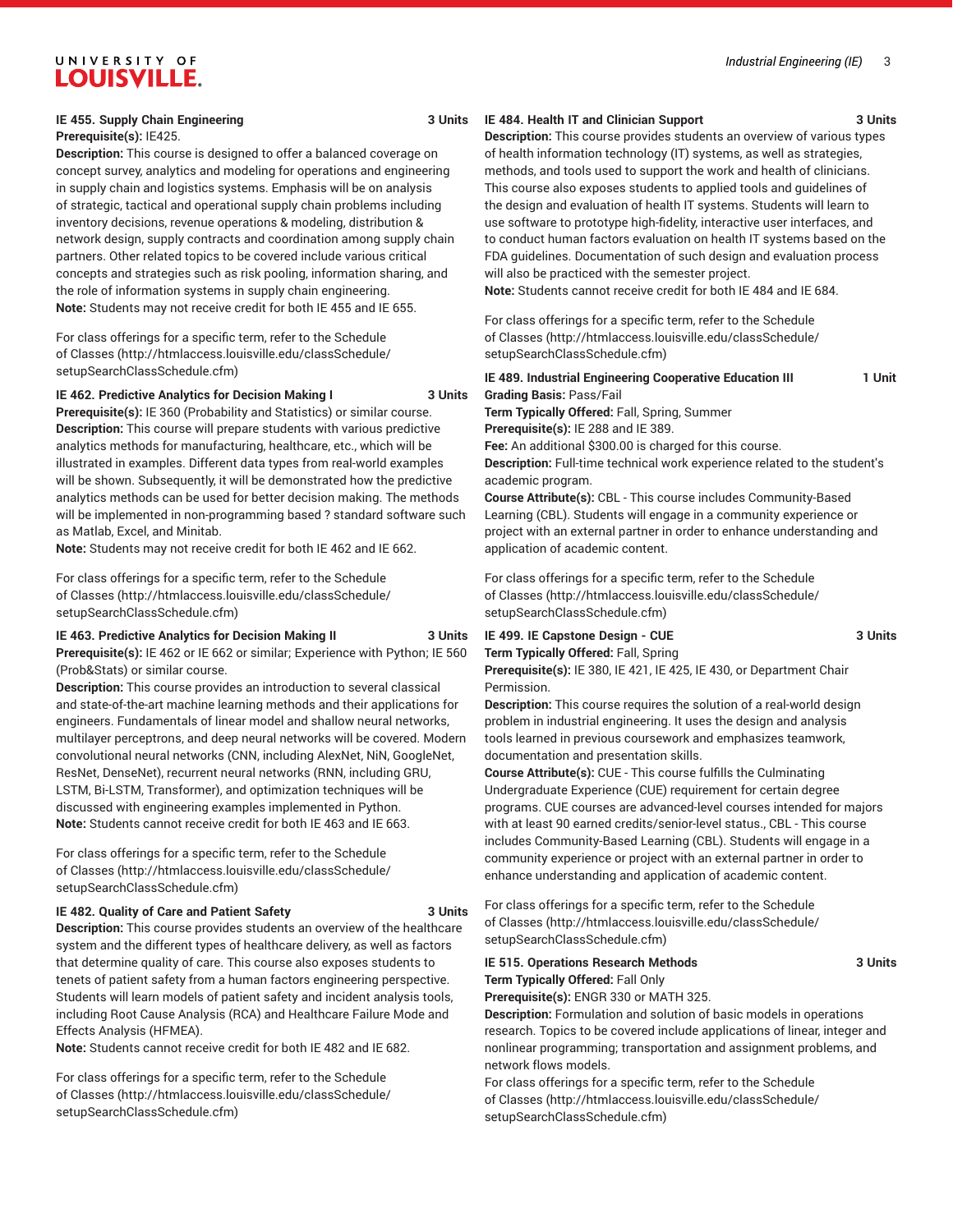#### **IE 516. Stochastic Operations Research 3 Units**

**Term Typically Offered:** Spring Only

**Prerequisite(s):** IE 360 or equivalent.

**Description:** A selection of the probabilistic topics of operations research are included: queuing, renewal and Markov processes, simulation, decision analysis.

For class offerings for a specific term, refer to the [Schedule](http://htmlaccess.louisville.edu/classSchedule/setupSearchClassSchedule.cfm) [of Classes \(http://htmlaccess.louisville.edu/classSchedule/](http://htmlaccess.louisville.edu/classSchedule/setupSearchClassSchedule.cfm) [setupSearchClassSchedule.cfm\)](http://htmlaccess.louisville.edu/classSchedule/setupSearchClassSchedule.cfm)

#### **IE 525. Project Management** 3 Units

**Term Typically Offered:** Fall, Spring, Summer

**Prerequisite(s):** Admission in IE or EM program or instructor permission. **Description:** Use of CPM, PERT, precedence diagramming, resource allocation heuristics, and other techniques for planning, managing, and controlling engineering projects involving research and development, production, maintenance, and construction.Computer procedures and codes for analyzing complex project networks will be covered. **Note:** Cross-listed with EM 525.

For class offerings for a specific term, refer to the [Schedule](http://htmlaccess.louisville.edu/classSchedule/setupSearchClassSchedule.cfm) [of Classes \(http://htmlaccess.louisville.edu/classSchedule/](http://htmlaccess.louisville.edu/classSchedule/setupSearchClassSchedule.cfm) [setupSearchClassSchedule.cfm\)](http://htmlaccess.louisville.edu/classSchedule/setupSearchClassSchedule.cfm)

**IE 540. Robots and Manufacturing Automation 3 Units Term Typically Offered:** Fall, Spring, Summer **Prerequisite(s):** IE 360.

**Description:** Computer aided manufacturing; robot programming, implementation, application, and computer control; research trends; social impacts.

For class offerings for a specific term, refer to the [Schedule](http://htmlaccess.louisville.edu/classSchedule/setupSearchClassSchedule.cfm) [of Classes \(http://htmlaccess.louisville.edu/classSchedule/](http://htmlaccess.louisville.edu/classSchedule/setupSearchClassSchedule.cfm) [setupSearchClassSchedule.cfm\)](http://htmlaccess.louisville.edu/classSchedule/setupSearchClassSchedule.cfm)

#### **IE 541. Simulation 3 Units**

**Term Typically Offered:** Fall Only

**Prerequisite(s):** IE 240, IE 250, and IE 360.

**Description:** The use of discrete event simulation to analyze systems. Topics include Monte Carlo techniques, sampling from and identifying stochastic distributions, estimating performance measures from simulation outputs, validation methods, and SIMIO simulation language. For class offerings for a specific term, refer to the [Schedule](http://htmlaccess.louisville.edu/classSchedule/setupSearchClassSchedule.cfm) [of Classes \(http://htmlaccess.louisville.edu/classSchedule/](http://htmlaccess.louisville.edu/classSchedule/setupSearchClassSchedule.cfm) [setupSearchClassSchedule.cfm\)](http://htmlaccess.louisville.edu/classSchedule/setupSearchClassSchedule.cfm)

#### **IE 560. Probability and Statistics for Engineers 3 Units Term Typically Offered:** Fall, Spring, Summer

**Prerequisite(s):** ENGR 102 OR (Calc I AND graduate status).

**Description:** Engineering applications using probability, random variables, distribution functions, confidence intervals, estimation and hypothesis testing.

**Note:** Students cannot receive credit for both IE 360 and IE 560.

For class offerings for a specific term, refer to the [Schedule](http://htmlaccess.louisville.edu/classSchedule/setupSearchClassSchedule.cfm) [of Classes \(http://htmlaccess.louisville.edu/classSchedule/](http://htmlaccess.louisville.edu/classSchedule/setupSearchClassSchedule.cfm) [setupSearchClassSchedule.cfm\)](http://htmlaccess.louisville.edu/classSchedule/setupSearchClassSchedule.cfm)

# **IE 561. Developing Decision Support Systems with Excel 3 Units Term Typically Offered:** Fall, Spring

#### **Prerequisite(s):** IE 250.

**Description:** This course teaches the fundamentals of computer programming using Excel's macro language, Visual Basic for Applications (VBA), as the language of instruction. The course starts by teaching students to simplify and extend code generated by Excels macro recorder and then builds on that base toward developing applications that analyze information and enhance decision making. This course also provides an introduction to the concepts and methods of Decision Science, which involves the application of mathematical modeling and analysis to management problems. It also provides a foundation for modeling with VBA in Excel.

For class offerings for a specific term, refer to the [Schedule](http://htmlaccess.louisville.edu/classSchedule/setupSearchClassSchedule.cfm) [of Classes](http://htmlaccess.louisville.edu/classSchedule/setupSearchClassSchedule.cfm) ([http://htmlaccess.louisville.edu/classSchedule/](http://htmlaccess.louisville.edu/classSchedule/setupSearchClassSchedule.cfm) [setupSearchClassSchedule.cfm\)](http://htmlaccess.louisville.edu/classSchedule/setupSearchClassSchedule.cfm)

**IE 563. Experimental Design in Engineering 3 Units Term Typically Offered:** Spring, Summer **Prerequisite(s):** IE 360.

**Description:** Design of engineering experiments and projects using theory of least squares, analysis of variance, randomized blocks, factorial experiments, nested designs, split plot designs and logistic regression techniques. Covers a combination of analysis by hand and using Minitab statistical software.

**Note:** Students may not obtain credit for both IE 563 and Me 611; or for IE 563 and EM 661.

**Note:** Cross-listed with CSE 563.

For class offerings for a specific term, refer to the [Schedule](http://htmlaccess.louisville.edu/classSchedule/setupSearchClassSchedule.cfm) [of Classes](http://htmlaccess.louisville.edu/classSchedule/setupSearchClassSchedule.cfm) ([http://htmlaccess.louisville.edu/classSchedule/](http://htmlaccess.louisville.edu/classSchedule/setupSearchClassSchedule.cfm) [setupSearchClassSchedule.cfm\)](http://htmlaccess.louisville.edu/classSchedule/setupSearchClassSchedule.cfm)

#### **IE 580. Introduction to Human Factors Engineering and Ergonomics 3 Units**

#### **Term Typically Offered:** Fall Only

**Description:** The main goal of this course is to introduce students to the study of human cognitive and physical abilities and limitations, and application of that knowledge to engineering design. This course will demonstrate how the application of the human factors and ergonomics principles can improve the design of systems involving the interaction of humans with tools, technology, and the work environment. For class offerings for a specific term, refer to the [Schedule](http://htmlaccess.louisville.edu/classSchedule/setupSearchClassSchedule.cfm) [of Classes](http://htmlaccess.louisville.edu/classSchedule/setupSearchClassSchedule.cfm) ([http://htmlaccess.louisville.edu/classSchedule/](http://htmlaccess.louisville.edu/classSchedule/setupSearchClassSchedule.cfm) [setupSearchClassSchedule.cfm\)](http://htmlaccess.louisville.edu/classSchedule/setupSearchClassSchedule.cfm)

#### **IE 581. Advanced Topics in Human Factors Engineering 3 Units Term Typically Offered:** Fall, Spring, Summer **Prerequisite(s):** IE 580.

**Description:** The main goal of this course is to learn and apply advanced methods in human factors engineering, as well as newer models, theories, and frameworks related to the field.

For class offerings for a specific term, refer to the [Schedule](http://htmlaccess.louisville.edu/classSchedule/setupSearchClassSchedule.cfm) [of Classes](http://htmlaccess.louisville.edu/classSchedule/setupSearchClassSchedule.cfm) ([http://htmlaccess.louisville.edu/classSchedule/](http://htmlaccess.louisville.edu/classSchedule/setupSearchClassSchedule.cfm) [setupSearchClassSchedule.cfm\)](http://htmlaccess.louisville.edu/classSchedule/setupSearchClassSchedule.cfm)